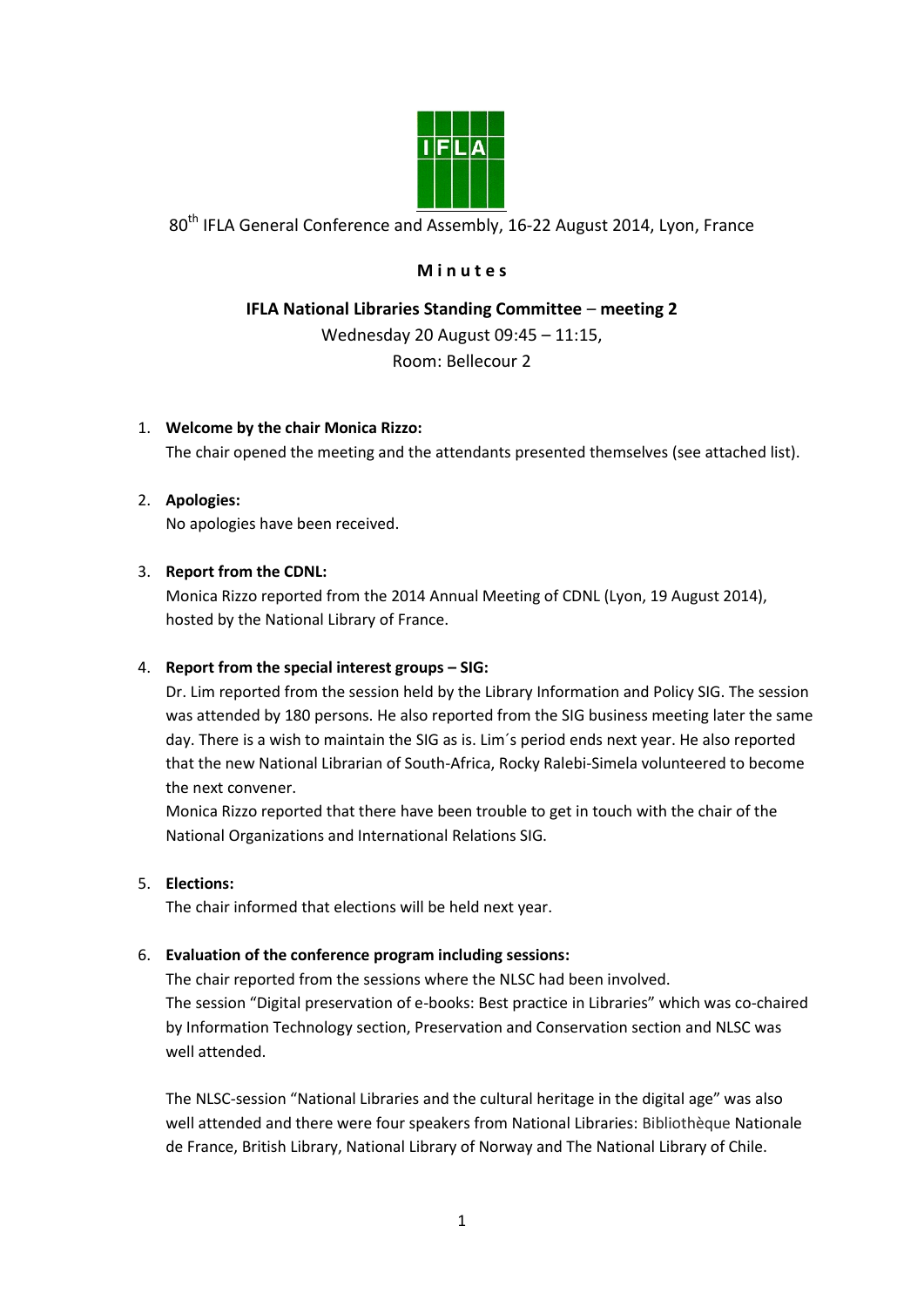#### 7. **Ideas for 2015 NLSC session. The following topics where brought forward:**

- a. Inter-library lending and e-documents
- b. Mobil services for National Libraries
- c. Selection-criteria for social media and contemporary social media digital collection policy
- d. Innovations in National Library
- e. Human resources, HR-development and competence in relation to innovation
- f. National Libraries "design for the future"
- g. Dynamic National Libraries, innovation for the future

I the discussion was also mentioned the possibility to have joint sessions with some of the other SCs and also having shorter presentations.

The NLSC committee was is favor of the innovation theme. Selection-criteria for digital netcontent and contemporary social media and digital collection policy was suggested for the NLIP SIG.

#### 8. **Announcements:**

Patrice Landry informed about the work on digitizing IFLA standards.

Andy Stephens and Hans Jansen informed that they have set up a timetable which will be posted to those who have promised to participate. They plan to finish the report and send it to the NLSC by January next year.

#### 9. **Other matters:**

There were no other matters.